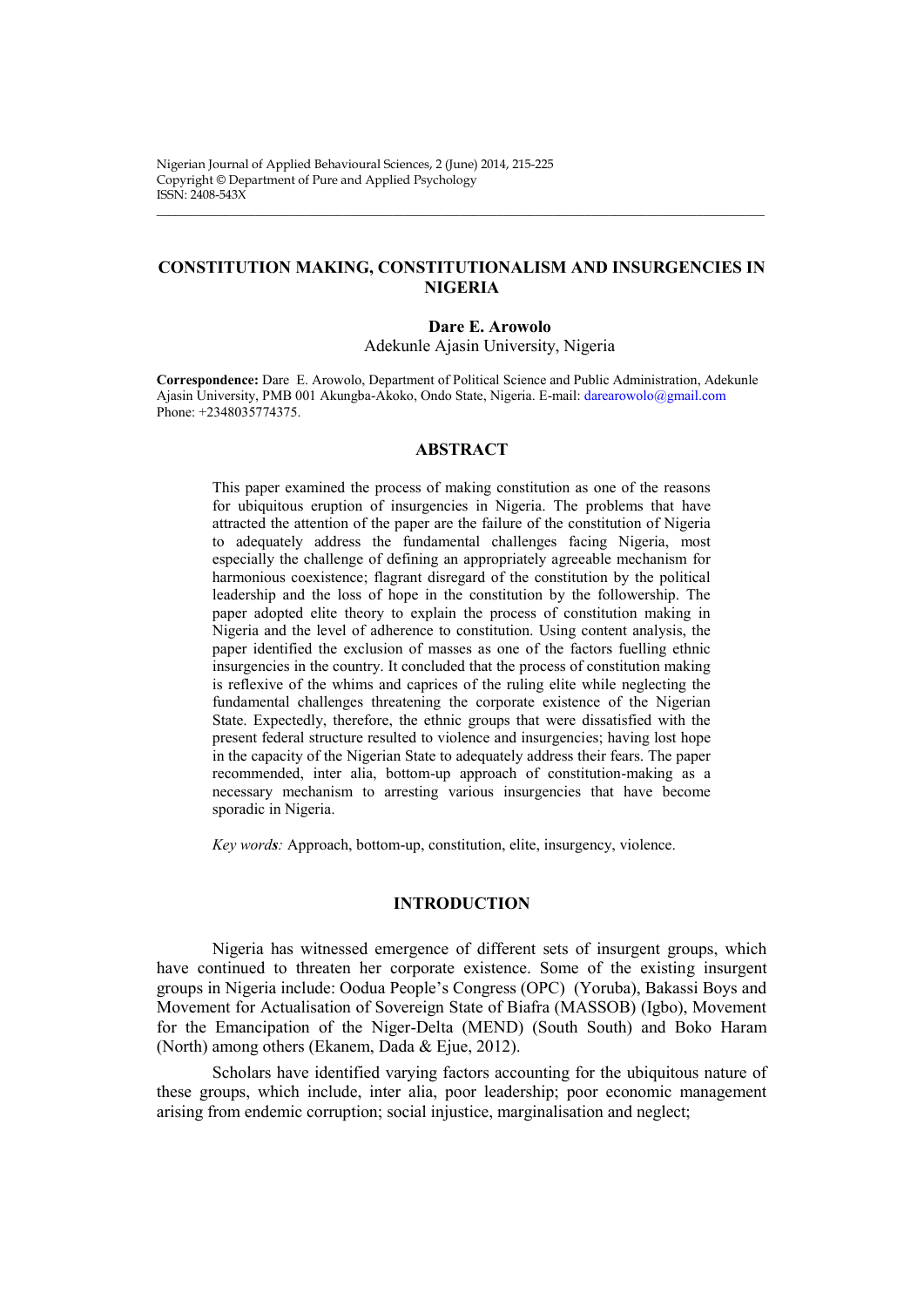unemployment and poverty; forced and centralised federal arrangement (Nigeria's federalism was not negotiated by the socio-ethnic groups in Nigeria). Nigeria came into being by the colonial fiat; its existence was not a product of the negotiation or agreement of the hitherto independent ethnic nations (Nwabueze, 1973) and elitist and centralised nature of constitution making (Arowolo, 2013; Ekanem *et al*., 2012; Nwabueze, 2007; Oyebode, 2005). The concern of this paper therefore is the nature of constitution making, which the paper argues, is the cause of insurgencies in Nigeria.

The relevance and importance of constitution making and constitutionalism cannot be over-emphasised. In the modern state, constitution has come to be regarded as an inevitable instrument of nationhood and development (Kolawole, 1997). As an instrument of behavioural orientation and culture, constitutions have gone beyond any ideological divide. Therefore, all nations, irrespective of ideology, have embraced the efficacy of and the need for constitutions. This is, perhaps, understandable as the complexity of human co-existence demands agreeable sets of rules to condition behaviour (Kolawole, 1997).

The paper is divided into five sections. Section one deals with the introduction; section two dwells on conceptual clarifications; section three focuses on theoretical framework, while section four and five concentrate on the analysis of constitution making, constitutionalism and the challenges of insurgency in Nigeria; and, conclusion respectively.

### **Conceptual clarifications**

An insurgency is an armed rebellion against a constituted authority (Aro, 2013). It is a movement using violent means to oppose a country's government with the aim of carrying out the tenets of or propagating a particular ideology (Arowolo, 2013). It is a movement and a political ideology with a specific aim.

One of the insurgent groups that has shaken the root of Nigeria as a nation and has attracted massive international attention is Boko Haram. Scholars have argued, for instance, that Boko Haram has been in existence right from the 1960s but only started to draw attention in 2002 (Aro, 2013; Ekanem, Dada & Ejue, 2012). It is on record that Boko Haram has been operating under the name Shabaab Muslim Youth Organisation with Mallam Lawal as the leader since 1995 but leadership responsibility of the group later fell on Mallam Mohammed Yusuf when Mallam Lawal left Nigeria to continue his education in Saudi Arabia (Aro, 2013; Ekanem *et al*., 2012). It was the leadership of Mallam Mohammed Yusuf that allegedly opened the group to political influence and popularity (Aro, 2013). The official name of Boko Haram is: *Jama'atu Ahlis Sunna Lidda'awati wal-Jihad*, which means "people committed to the propagation of the Prophet's teachings and Jihad" (Aro, 2013; Ekanem *et al*., 2012). The group was nicknamed Boko Haram, a phrase in the local Hausa language, which means, "Western education is forbidden" (Aro, 2013).

Constitution is an embodiment of "rules and customs, written or unwritten, legally established or extra-legal, by which a government conducts its affairs" (Roskin, Cord, Medeiros & Jones, 2008, p. 57). Almost all nations have constitutions since they operate according to some set of rules. It is the foundation on which all other laws are founded. In its essence, it must reflect and define the very basis of human co-existence within the society where it is being developed; the people's norms and values, their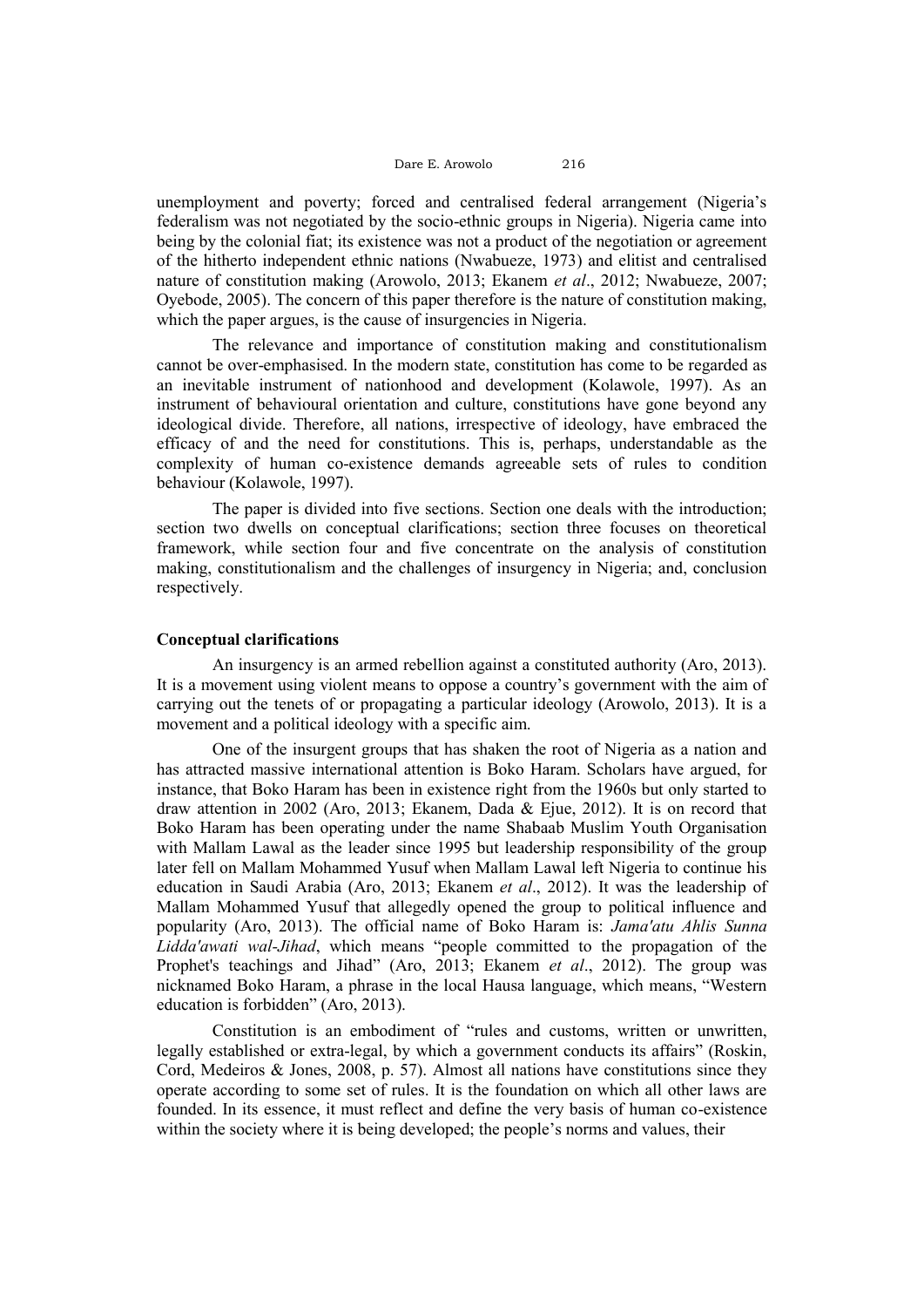belief systems; their culture. For the constitution to fulfil its role of guiding the behaviour of both the leaders and the led, it must be simple, short, concise, and should not contain too much of legal jargons, it must be easy to read and to understand by the ordinary people without necessarily having a law certificate (Nwabueze, 1973).

It has also been noted that the absence of constitution or rejection of its principles is common in countries governed by authoritarian regimes (Asirvatham & Misra, 2009; Roskin *et al*., 2008). In such countries, as noted by Roskin *et al*. (2008) and Asirvatham and Misra (2009), there is power recklessness, highhandedness, armed tribes and warlords and stealing by government officials.

The observation of Asirvatham and Misra (2009) and Roskin *et al*. (2008) has made it compelling for every country to, in addition to having a constitution, adhere strictly to the tenets of the constitution (constitutionalism). Constitutionalism has been noted for its emphasis on adherence to the letter and spirit of the constitution (Asirvatham & Misra, 2009). Constitutionalism has a multifarious conceptual utility (Heywood, 2007). Most generally, it is a complex of ideas, attitudes, and patterns of behavior elaborating the principle that the authority of government derives from and is limited by a body of fundamental law (Fehrenbacher, 1989). Since it derives its force from the collective sovereignty of the people, its obedience and compliance emanate directly from its legitimacy (Asirvatham & Misra, 2009). Its motive is and has been to uphold the supremacy of the constitution and requires that government officials and the people obey and operate within the framework of the law. Heywood (2007) observes that constitutionalism is the practice of limited government, where government institutions and processes are effectively constrained by constitutional rules.

One of the most salient features of constitutionalism is that it describes and prescribes both the source and the limits of government power. Heywood (2007) has captured this dual aspect by noting that constitutionalism is the name given to the trust which men repose in the power of words engrossed on parchment to keep a government in order. In summary, therefore, constitutionalism, in this sense, is a liberal arrangement that supports constitutional principles, respects individual and groups' rights.

A number of scholars have focused on constitutionalism (Mandaza, 1991; Okoth-Ogendo, 1991 Shivji, 1991). Scholars have argued that constitution without constitutionalism is a mere façade that promotes *sit-tightism* (tenacity in government), insurgencies (ideology-based violent agitation against a constituted government), centralism (concentration of governmental powers, functions and resources at the centre) and endless agitation (Mandaza, 1991; Okoth-Ogendo, 1991; Shivji, 1991). It is, therefore, important that a country should not only have a good constitution but that adherence to the principles of constitution (constitutionalism) should be upheld (Mandaza, 1991; Okoth-Ogendo, 1991; Shivji, 1991). Constitutionalism has been described as a process of political rules and obligations which bind both governors and the governed, both kings and ordinary citizens. There is no constitutionalism under absolute monarchs or absolute presidents. Constitutionalism is of necessity a version of limited government. (Mazrui, 2001).

Nigeria's experience begs for the emphasis on those values that promote adherence to the letter and spirit of constitution. There is constitution in Nigeria but what seems to be practically lacking is constitutionalism (Falana, 2009; Nwabueze, 1973; Oyebode, 2005). Nigerian constitution is a victim of flagrant disobedience by the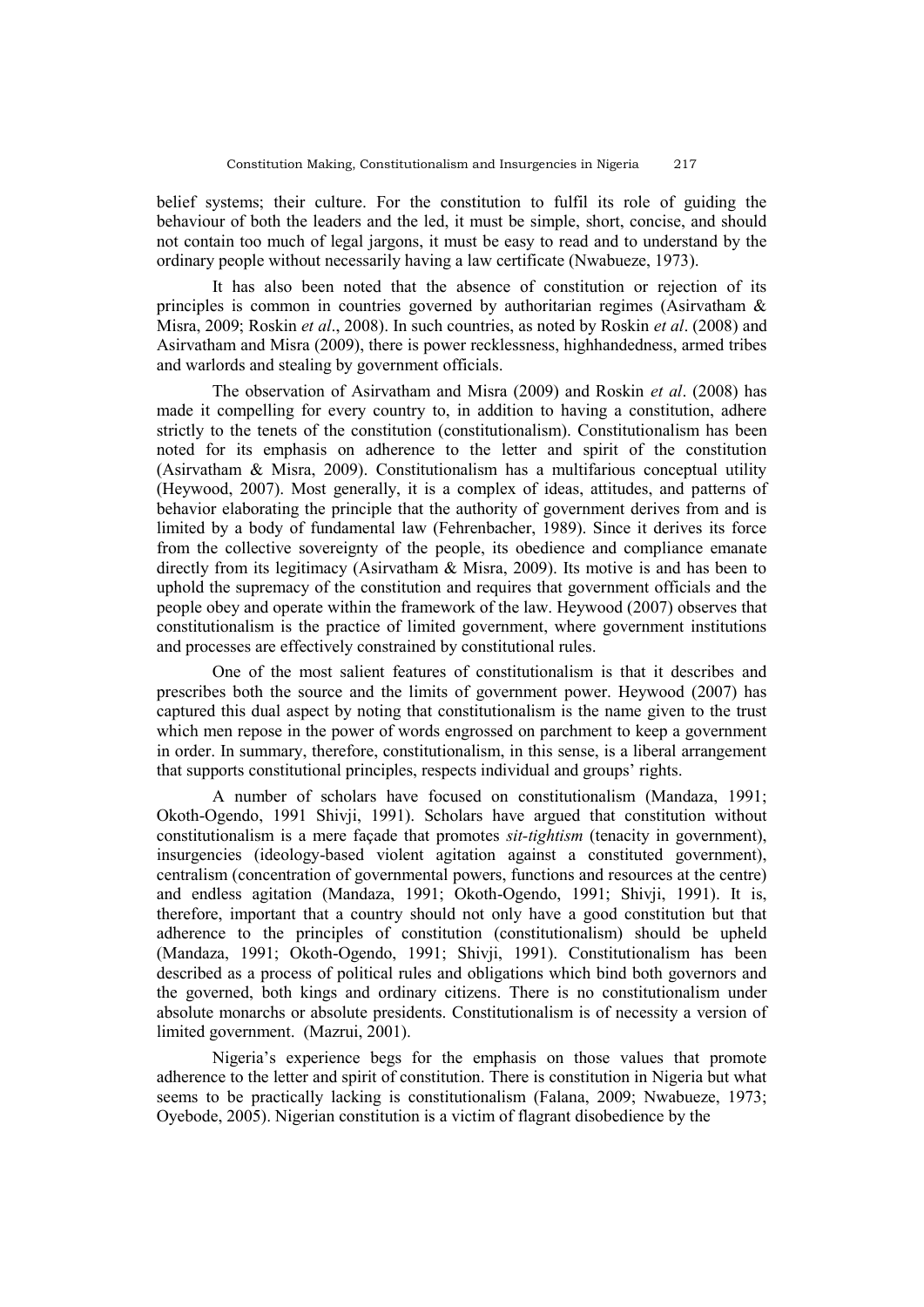political authorities, and suffers from legitimacy problem, which nay further promote insurgencies and ethnic violence in Nigeria (Falana, 2009; Nwabueze, 1973; Oyebode, 2005).

### **THEORETICAL FRAMEWORK**

A lot of approaches and theories have been developed in social sciences to explain power relations and complex processes of interaction among groups and the mechanism for conditioning and constraining such interaction and relation. Constitution, as one of these mechanisms, is put in place to perform the function of regulating behaviour and stabilisation of polity. The processes of constitution making and implementation vary from one country to another. Therefore, it is reasonable to evolve theories to put these processes in a proper contextual perspective. In achieving this, this paper adopts elite theory as a functional and appropriate tool of analysis.

The adoption of elite theory as a tool of analysis in this study has become inevitable because it is the elite that initiate and kick-start constitution making process in developing countries, of which Nigeria is part (Asirvatham & Misra, 2009). In Nigeria, for instance, elite dominates the formal structure of government and can be a threat or bulwark to democracy (Anifowose, 2008).

The study of elites as a political inquiry into the role and nature of leadership in society was popularised by Vilfredo Pareto (1848-1923) and Gaetano Mosca (1858- 1941) (Dowse and Hughes, 1983). The elite theory is a philosophical explanation of the role of the leadership in constitution making (Sargent, 2009). If the formal structures of government are central to explaining 'who gets what, when and how', then the study and relevance of the elite in policy process may be relevant (Anifowose, 1999). Elites dominate the formal institutions of government and are, therefore, saddled with the responsibilities of the institutions ostensibly on behalf of the people. Elite theory is premised on a number of assumptions:

The society consists of two categories: the selected few, who are capable and, therefore, have the right to supreme leadership; and the vast masses of people who are desired to be ruled; the majority of human beings are apathetic, indolent and slavishly uninformed about what goes on in the administrative system and permanently incapable of self-government (Dowse & Hughes, 1983). That is, the elite decide on the structure, the personnel and the process of public policies of the administrative system; hence, the structure, substance and output of the administrative system may be viewed as the preferences and values of the governing elite (Dowse & Hughes, 1983).

The theory believes that every society is ruled by a minority that possesses the qualities necessary for its accession to full social and political power. Those who get to top are always the best and are known as the elite (Varma, 2005). Elites are the decision makers of the society whose power is not subject to control by any other body in the society. Political elite, according to Parry (1969), is the small minorities who appear to play an exceptionally influential part in political and social affairs.

The elite theory postulates that public policy reflects the values and preferences of the elite rather than demands of the masses. The elite consist of those few individuals who wield powers and hold leading positions in the strategic aspects of society. The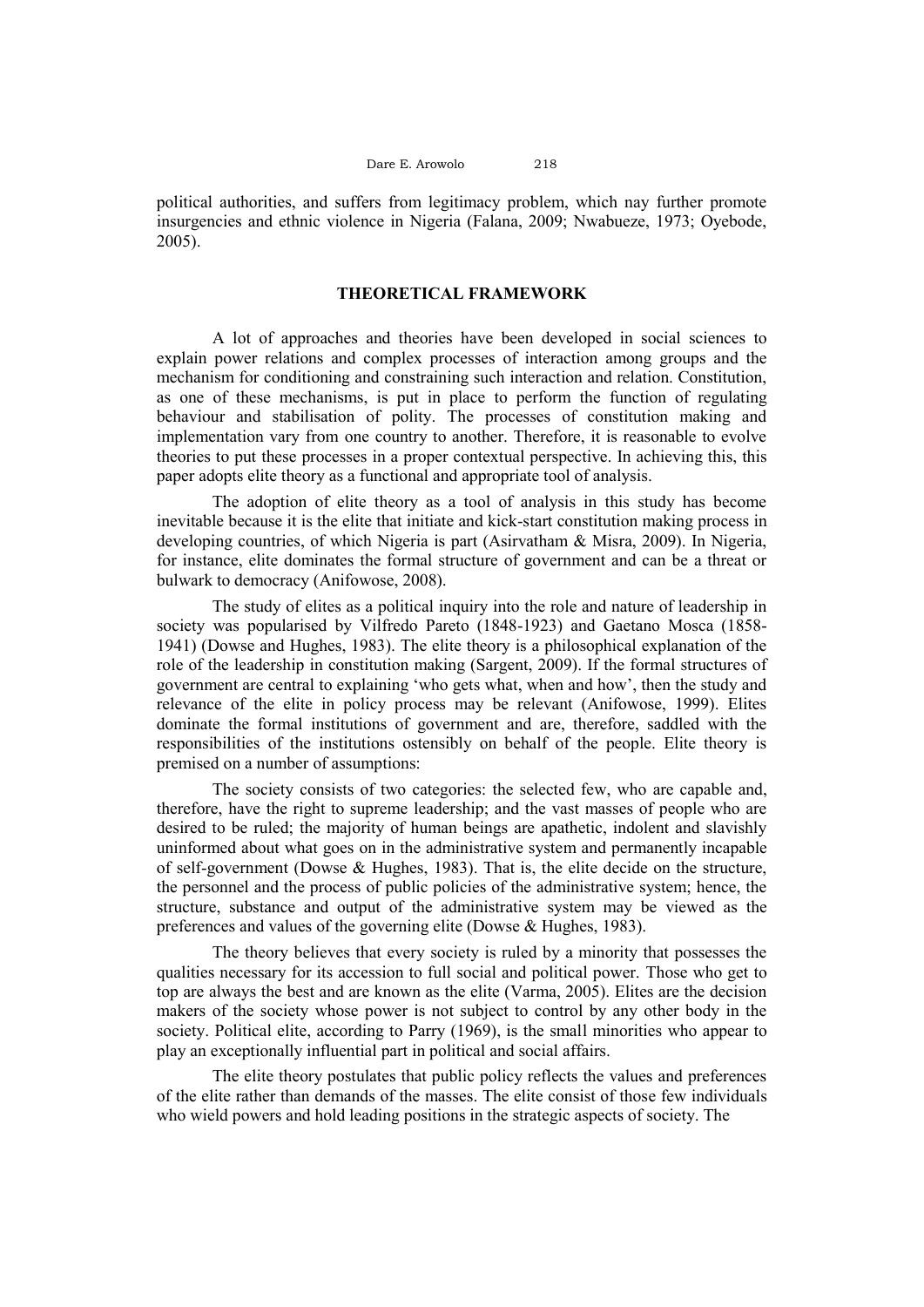majority, the masses, only obeys and are guided, controlled and governed by the few. Many of the elites do not hold formal or legal authoritative powers but are rather behind the scene, teleguiding and manipulating overt political and policy actions (Ikelegbe, 1994).

These foregoing presumptions explain the reasons for the contentment and incapability of the masses to challenge the authoritative position of the elite that informs elites' reflection of policy and its processes. The elite theory can be applied to the process of constitution making in Nigeria. This is because the process was dominated by the political elite (Aro, 2013; Falana, 2009; Ikelegbe, 1994). The political elite occupies the institutions of government and thereby determines the direction and functionality of such institutions (Ikelegbe, 1994). The political elite determines when, how and in what manner will constitution be enacted. For instance, government comprises three arms: the executive arm of government (saddled with the responsibility of conceiving, formulating and implementing public policies), is occupied by the president, the vice president, and ministers including a retinue of aids; the legislature has the responsibility of law making (it does this by passing into laws bills emanating from the executive, its own members or the public); and, the judiciary with the responsibilities of adjudicating and interpreting laws. All these institutions including bureaucracy (i.e. the civil service) are all occupied by the elite.

Guided by this fact, the paper affirms that the source of constitution and nature of constitution making in Nigeria and the interests such constitutions serve can be traced to the elite. The theory attempts a realistic explanation of the source of constitution by predicating it in the elite rather than the masses. Various policies in the public service, including the constitution, can also be viewed as emanating from the Nigerian elite- the political, administrative and economic leaders.

This, therefore, explains the process by which constitutions have been made in Nigeria since independence. As a departure from Eurocentric approach of constitution making, Nigeria's experience can be explained better in the context of the role played by the elite to the exclusion of the masses. Scholars are of the opinion that constitutions should be drafted through a bottom-up approach process that includes and involves, in holistic manner, the civil society (Ihonybere, 1999; Mbaku, 1998).

The issue of constitutionalism has not gained prominence in Nigeria. This is because constitutions are drafted without due consultations with, and to the exclusion of, the people for whom the constitution is made (Anifowose, 2008). Few of the reasons for political instability and ethnic insurgencies in Nigeria include: lack of consultation (domination of political activities by the elite and politicians in government); exclusion of the masses in key policy issues and lack of adherence to the dictates of constitution (Aro, 2013; Falana, 2009; Ikelegbe, 1989). Scholars have argued that the elitist nature of the constitution makes its obedience very difficult. Since the source of the constitution is not in the people; the constitution is alien to the people and obedience is not naturally secured. Electoral laws are not obeyed and thuggery and violence often determine election victory (Arowolo & Lawal, 2009). Scholars have traced source of many insurgencies to disobedience to the principles of the constitution; the source of which is elitist (Anifowose, 2009; Ikelegbe, 1989; Kolawole, 1997).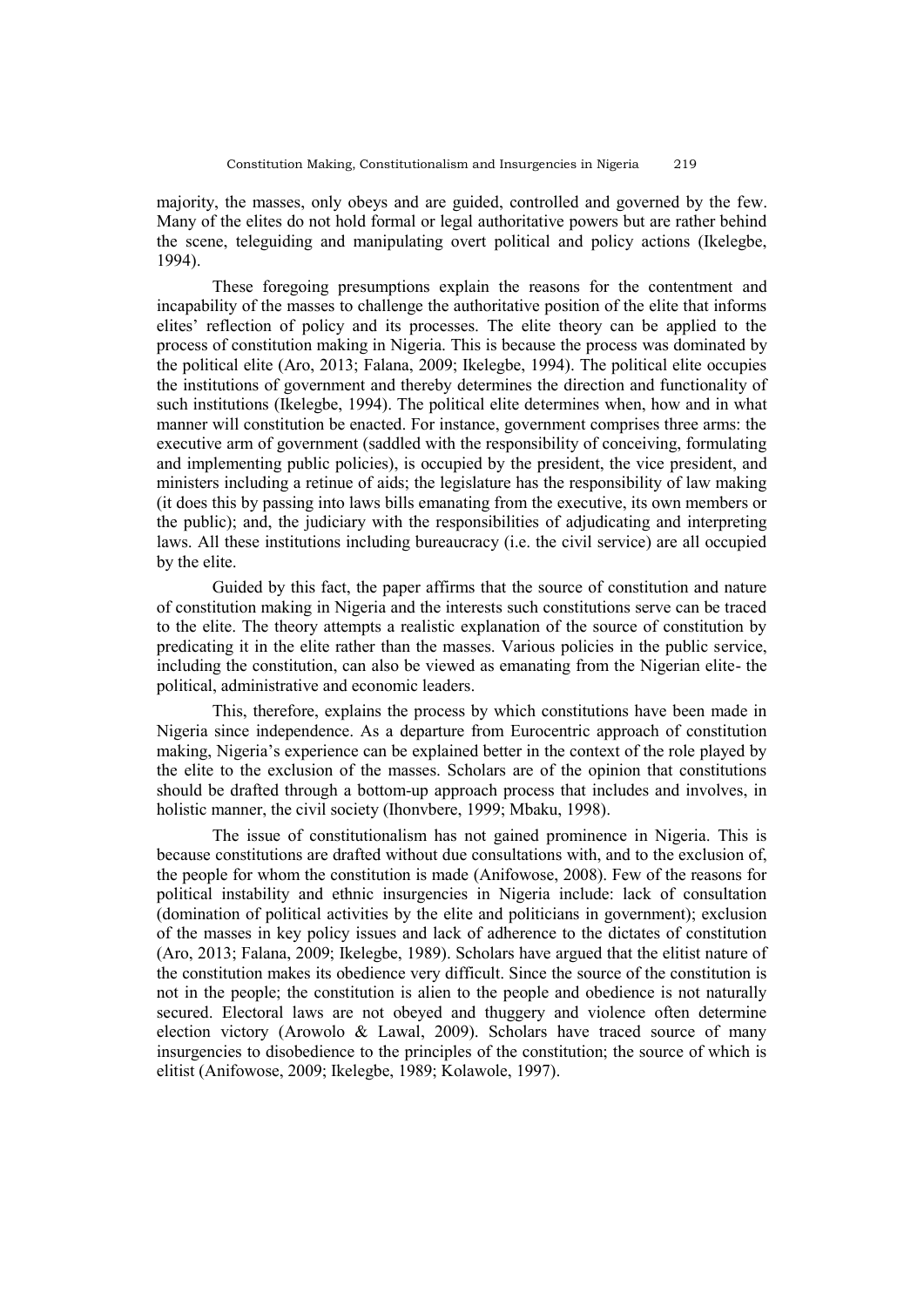# **CONSTITUTION MAKING, CONSTITUTIONALISM AND THE CHALLENGES OF INSURGENCY**

The process of constitution making is divided into two: the old approach and the new approach (Igbuzor, 2001). In the old approach, according to Igbuzor (2001), the government stage-manages the election of a constituent assembly. This process ensures little or no debate, no consultation with ordinary people and no referendum on the draft constitution before it becomes laws as government has its own agenda and the direction of the constitution will eventually reflect the wishes of the government. The new approach, however, is a participatory process that places premium on dialogue, debate, consultation and participation. Such a process is guided by the principle of openness, legitimacy and inclusivity. Inclusivity, according to Igbuzor (2001), indicates that all voices and opinions including those of minority groups should be heard and reflected. It is an actual participation and involvement of all segments of the society in the discussion and determination of national priorities and values.

Taking a serious look at Nigeria's mode of constitution making, it is more of old approach that emphasises exclusion of the mass populace. In colonial era, it was colonialists who formally initiated and drafted constitutions for the country. In postcolonial era, it fell practically within the purview of the military to make the constitutions as various constitutions made within the period under review were done by the military (1979, 1989, 1995 and 1999) (Oyebode, 2005).

The process of constitution making has, since inception, dominated by the elite to the exclusion of the people. As Falana (2009) and Oyebode (2005) have separately argued, the exclusion of the Nigerian people in the making of the constitution is the beginning of the eruption of insurgencies currently being witnessed in Nigeria. According to them, the constitution that was imposed on the people fails grossly to address the major problems of the people. The constitution does not also address the national question of how to cohabit and coexist as one people united by common destiny (Falana, 2009; Oyebode, 2005). In fact, Oyebode (2005) observed that Nigeria has not done well in the issue of constitutionalism because the nation has been treated to a bastardization of constitutionalism and growing impotence of the judiciary in the face of countless acts of impunity, executive lawlessness and economic brigandage by praetorian guards that had imposed themselves on the political landscape of the nation.

A critical examination of the history of constitution making in Nigeria reveals that the Nigerian people have never been afforded the opportunity to exercise their sovereign power of producing a constitution. As noted by Falana (2009), Nigerian people are being deliberately excluded from the process of packaging a new constitution for the nation. According to him, the crises in the polity can be resolved through genuine commitment and adherence to the tenets of constitutionalism (Falana, 2009). In other words, the Nigerian State which is expected to be built on the principles of participatory democracy and social justice can be re-invented through constitutionalism.

The insurgencies in the country including the Boko Haram terrorism may be traceable to the domination of the constitution making process by the elite. The constitution is alien to and alienates the people for whom it was ostensibly made. Longtime neglect and the seeming inability of the constitution to address the critical national questions have propelled the sporadic violence and uprisings that are threatening the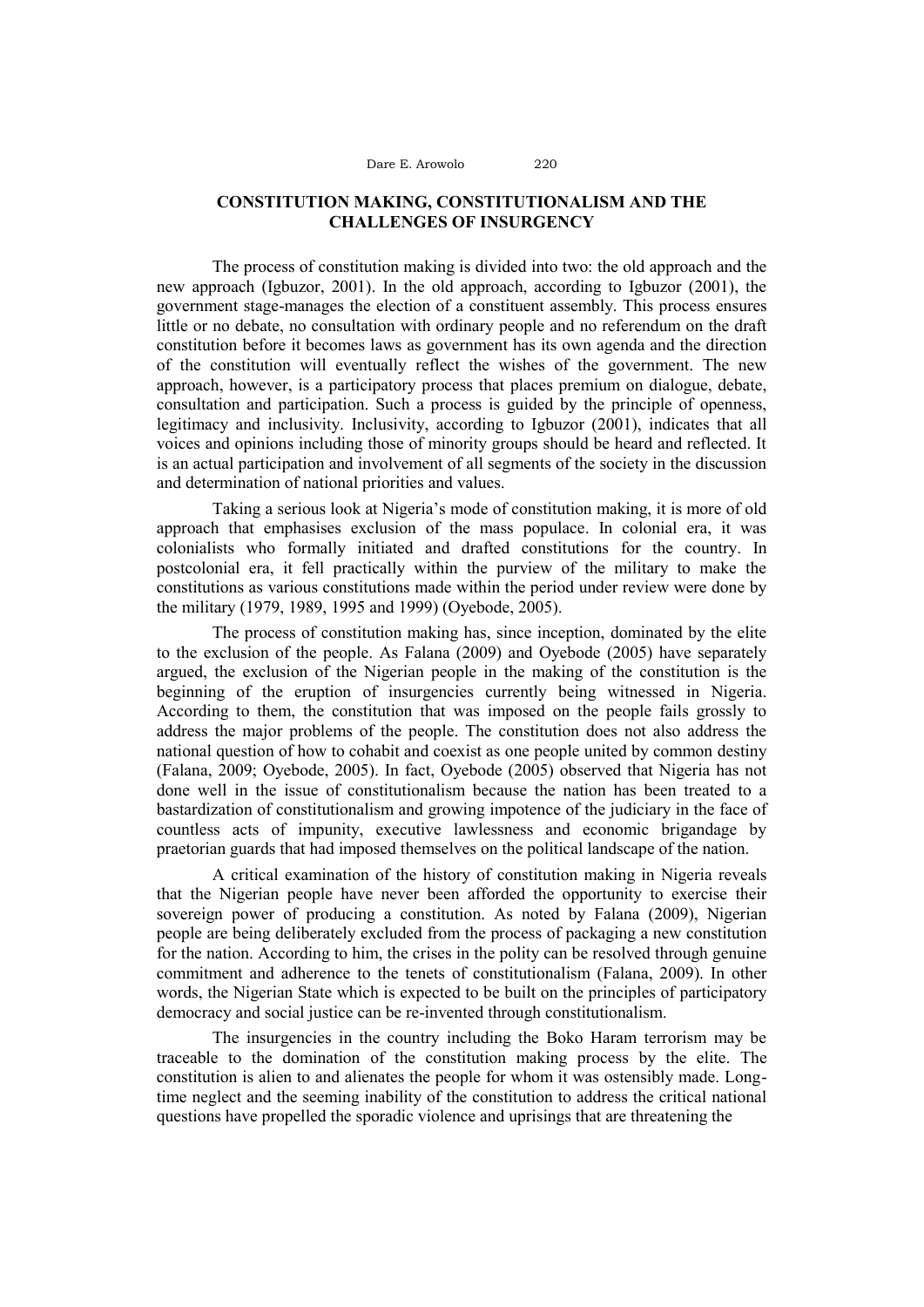corporate existence and unity of the country (Aro, 2013; Arowolo, 2013). The process of the constitution making excludes the categories of the Nigerian population. Their views and aspirations are not captured by the constitution. This frustration has led to aggression that has currently resulted in violence and terrorism.

The Nigerian 1999 Constitution opens with a lie by attributing the authorship of the constitution to the people of Nigeria. "We the people …do hereby make, enact and give to ourselves the following Constitution" (Falana, 2009; Nwabueze, 1973; Osaghae, 1998). The implication of this is that the constitution that does not evolve from the people may suffer legitimacy and adherence problem and may not be adequately equipped to deal with legion of critical challenges of nationhood. Another important point to be made here is the issue of amendment procedure: who has the right to amend the constitution and what order should amendment follow? Should the constitution be amended or a new one made? Should the National Assembly initiate and drive the process? Should constitutional amendment be entrusted to the National Assembly? Should the outcome of constitutional conference be subjected to the legislative approval of the National Assembly or national referendum?

There is a plethora of issues to be addressed in the constitution. Although the focus of this paper is not the issues of amendment but the process and model of constitution making, the manner by which constitution is engineered, including the critical issue of inclusion and participation of the mass of Nigerian people and the most contentious issue of constitutionalism (Aro, 2013). For deep analysis, however, it is not out of place to dwell a little on the areas of amendment. Few of the areas include: true federalism ( issues of decentralisation, revenue allocation, fiscal federalism, local government autonomy, and state police), immunity clause, constitutional role for traditional rulers, legislature type (bicameral/unicameral legislature), election, representation, rotational presidency, tenure of the president and governors, form or system of government (presidential/ parliamentary system), and state creation.

Another germane issue is trust. The Nigerian people seem not to have trust in the ability and sincerity of the National Assembly to give Nigerians a generally acceptable constitution (Oyebode, 2005). The mistrust nursed by Nigerians is expected given the fact that the present crops of National Assembly members are beneficiaries of the present arrangement and may not have the political will to reverse the status quo. For instance, the issue of retention or scrapping of bicameral legislature and the mind-boggling allowance accruable to the National Assembly members may be glossed over by the National Assembly.

Another reason for misgiving has to do with the flawed elections that threw up many of the members of the National Assembly (Aro, 2013). At the State level, Houses of Assembly are rubber-stamps of their State Governors. The Governors dictate the tone and tenor for the Assemblies and so the Governors' views on the amendments will simply be adopted by the Houses of Assembly (Falana, 2009). Some quarters are canvassing for Constituent Assembly that will serve as a platform for people to genuinely choose their representatives to speak on their behalf while others are clamouring for referendum. The process of amendment is very critical to the adherence to the provisions of the constitution; it has consequences on the acceptability and respectability of the constitution.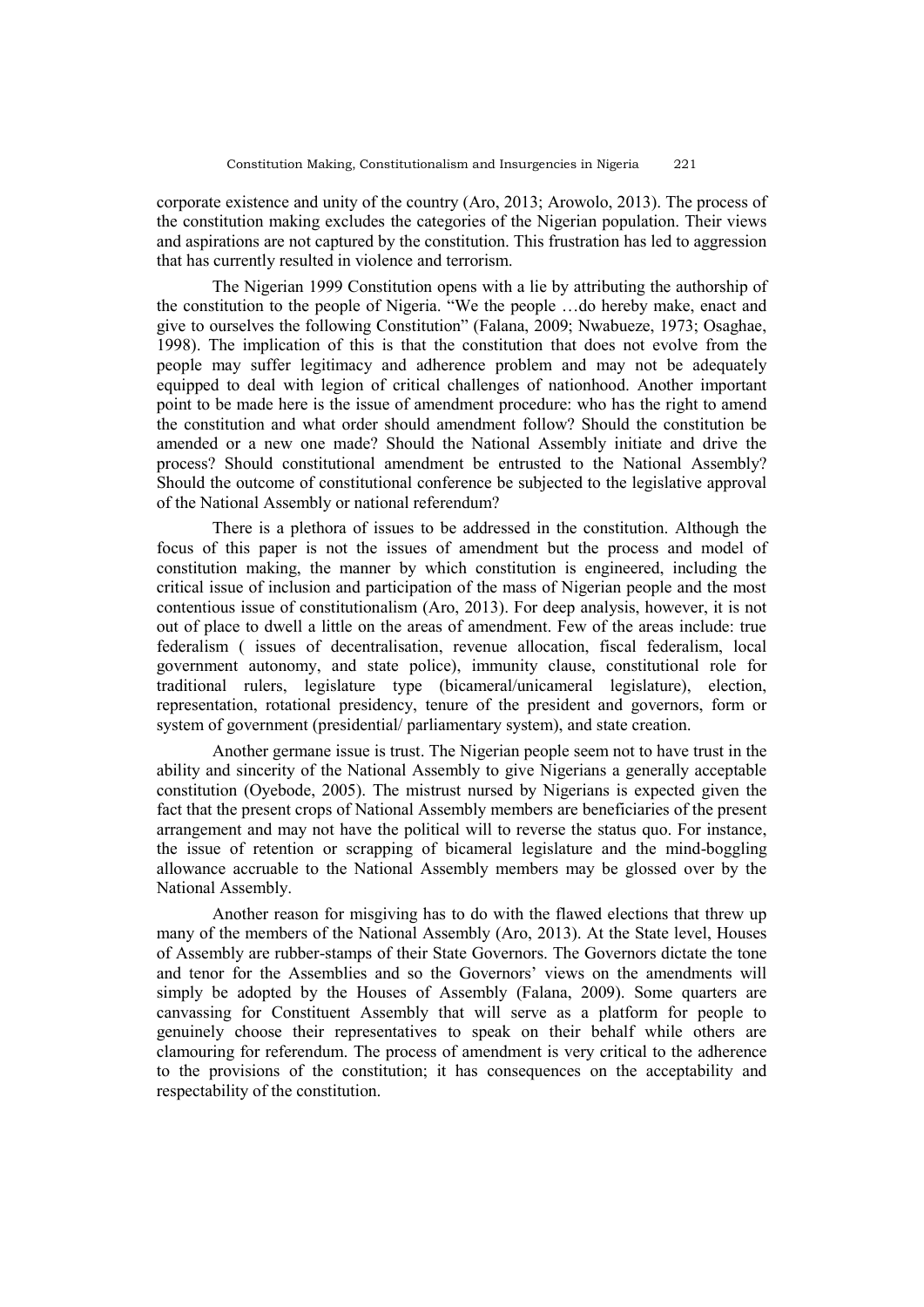#### Dare E. Arowolo 222

There is umbilical cord between constitutionalism and bottom-up approach of constitution-making (Oyebode, 2005; Nwabueze, 1973). The concept of bottom-up tends to co-opt and involve the communities in the process of constitution making. Scholars have observed that a constitution that emerges through people's participation receives obedience and people's acceptance capable of promoting national unity and political stability but what is deficient in the Nigerian case is the bottom-up approach (Oyebode, 2005; Nwabueze, 1973). Nigerian 1999 Constitution is foisted on the people by the military (Falana, 2009). This is the missing link and that also explains why Nigerian laws are largely disrespected even by the very elected leaders sworn to uphold the constitution.

### **CONCLUSION**

The focus of the paper was central to the examination of the process of constitution making which it described as elitist. The elitist nature of the constitution making has excluded the mass of the population and has made obedience to the principles of the constitution very problematic. The paper traced the source of insurgency in Nigeria to the nature of the constitution which was grossly incapacitated in addressing the fundamental national questions of harmonious relationship and appropriate definition of agreeable revenue allocation formula, including the inherently problematic issue of resource control.

While the paper emphasised the issue of constitutionalism and the rule of law, it focused on the new approach of constitution making, the arrangement that is inclusive and all-encompassing, as the only approach capable of reducing the political tension in the country and assuaging the uprisings there from. As a scholar has put it "the stability of a constitution depicts the stability of a nation; conversely, the instability of a constitution reflects the instability of a nation" (Kolawole, 1997).

In making a people's constitution, every identifiable community should be invited and consulted and its views included and reflected in the constitution. The new approach is capable of stabilising the polity by adequately addressing the fears of the minority as well as taking care of the aspirations of the majority. Evolving an acceptable constitution in Nigeria involves visionary leadership and supportive followership. This again could be achieved by exemplary leadership that serves the people in selfless and sincere manner. Leaders should be altruistic enough to surrender themselves to the provisions and letters of the constitution. Also, Nigerian political space should be structured to guarantee basic freedoms, the enthronement of a culture of public accountability, probity and responsibility (Ihonvbere, 1999).

Nigerians should be exposed to and taught the culture of constitutionalism and human rights education. This has become imperative as there is need to instill in the younger generation the principle of human rights and constitutionalism; this will go a long way to de-emphasise the culture of militarism which has already occupied the psyche of the younger generation.

In consideration of its multicultural nature, Nigeria should adopt a constitution that addresses the problem and concern of each ethnic group, allays the fear of the minorities, guarantees fundamental human rights and that eliminates electoral violence in all its ramifications. The present constitution cannot be said to evolve from the people, it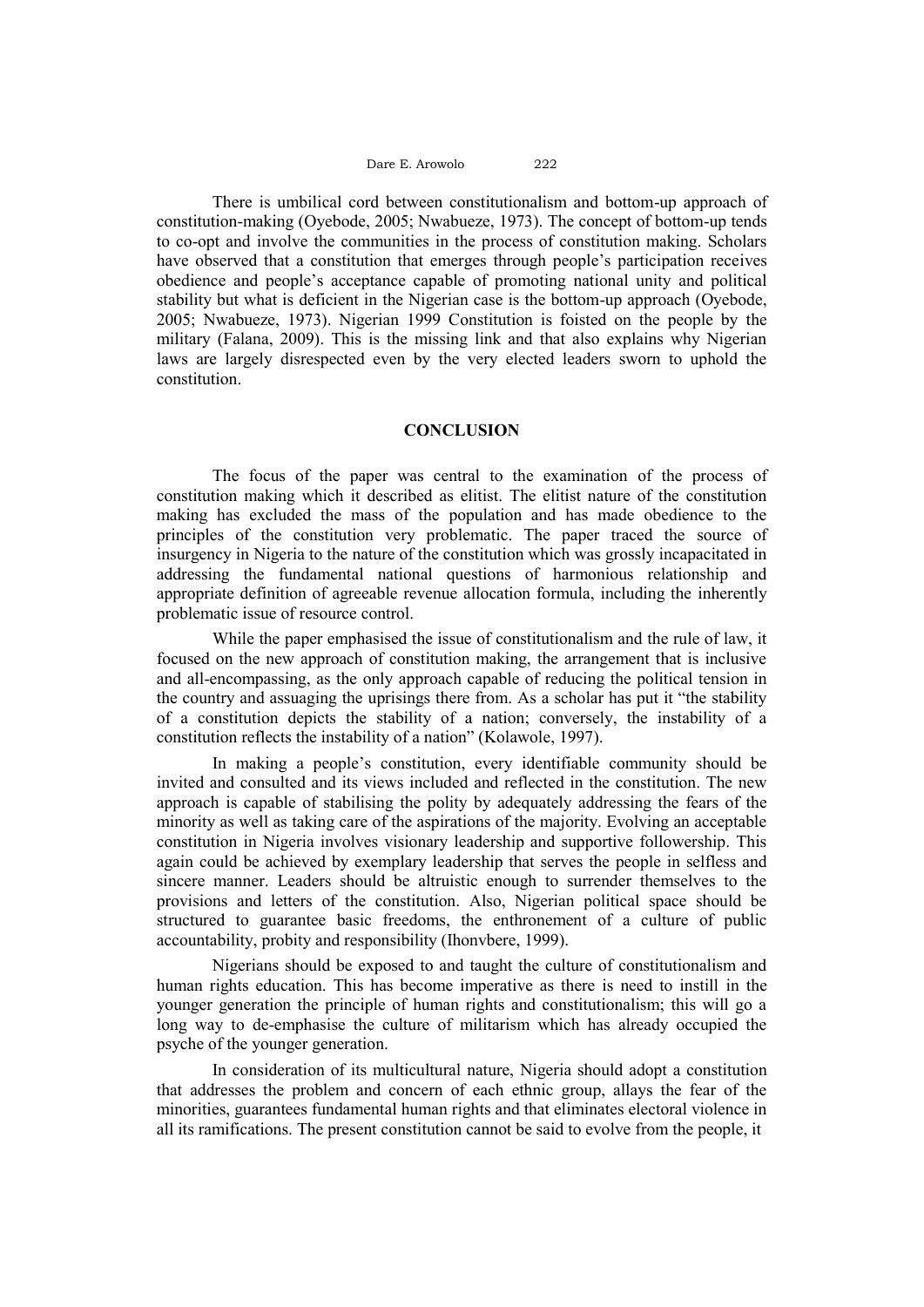is a reflection of elitist aggrandizement and whims, to the exclusion of national opinion of people especially the grassroots people.

Ekweremadu (2012) has advised that citizens have moral claims to participating in constitution making, and he insists that strict observance of the principles of inclusivity, diversity, transparency, and accountability are capable of guaranteeing legitimacy of the final product through wide acceptance among the citizenry. He pointed out that whatever constitution the people will live under and obey must enjoy popular recognition and acceptance as their own document by capturing their views, expectations, and aspirations.

#### **REFERENCES**

- Anifowose, R. (1999). Constitution and constitutionalism. In R. Anifowose, & F. Enemuo, (Eds.), *Elements of politics* (pp. 157-170). Lagos: Malthouse Press.
- Appadorai, A. (1982). *The substance of politics.* London: Oxford University Press.
- Aro, O. (2013). Boko Haram insurgency in Nigeria: Its implication and way forward. International *Journal of Scientific Research Publications, 3(11),* 1-8.
- Arowolo, D. E. (2013). Terrorism, democracy and global security. *European Scientific Journal. 9(2),* 100-111.
- Arowolo, D. E. (2010). The state, bureaucracy and corruption in Nigeria. *Academic Leadership Online Journal. 8(3),* 1-8.
- Arowolo, D. E., & Lawal, T. (2009). Political violence and democratisation in Nigeria (2003-2007). *Journal of Contemporary Politics. 2(1),* 172-181.
- Asirvatham, E., & Misra, K. K. (2009). *Political theory*. New Delhi: S. Chand & Company.
- Awolowo, O. (1968). *The people's republic.* London: Oxford University Press.
- Dibie, C.C. (2003). *Essential government*. Lagos: Tonad Publishers.
- Dowse, R., & Hughes, J. (1983). *Political sociology*. New York: John Wiley and Sons.
- Ekanem, S. A., Dada, J. A., & Ejue, B. J. (2012). Boko Haram and amnesty: A philolegal appraisal. *International Journal of Humanities and Social Science, 2(4),* 231- 242.
- Ekweremadu, I. (2012). *The Politics of constitution-making: The parliament's role in relation to the people's.* A Paper Delivered at the 58<sup>th</sup> Commonwealth Parliamentary Association, CPA, Conference in Colombo, Sri-Lanka, 14<sup>th</sup> September.
- Falana, F. (2009). *Constitutionalism and the re-invention of the Nigerian state.* A Paper Presented at the Gani Fawehinmi Annual Lecture organized by the Ikeja Branch of the Nigerian Bar Association held at the Oranmiyan Hall, Lagos Airport Hotel, Ikeja,  $15<sup>th</sup>$  January.
- Falana, F. (2007). The electoral act 2006: Practice, rules and case law: Which way Nigeria? Retrieved from [www.ruleswatch.org](http://www.ruleswatch.org/) May 23, 2014.
- Fehrenbacher, D.E. (1989). *Constitutions and constitutionalism in the slave holding South*. Georgia: University of Georgia Press.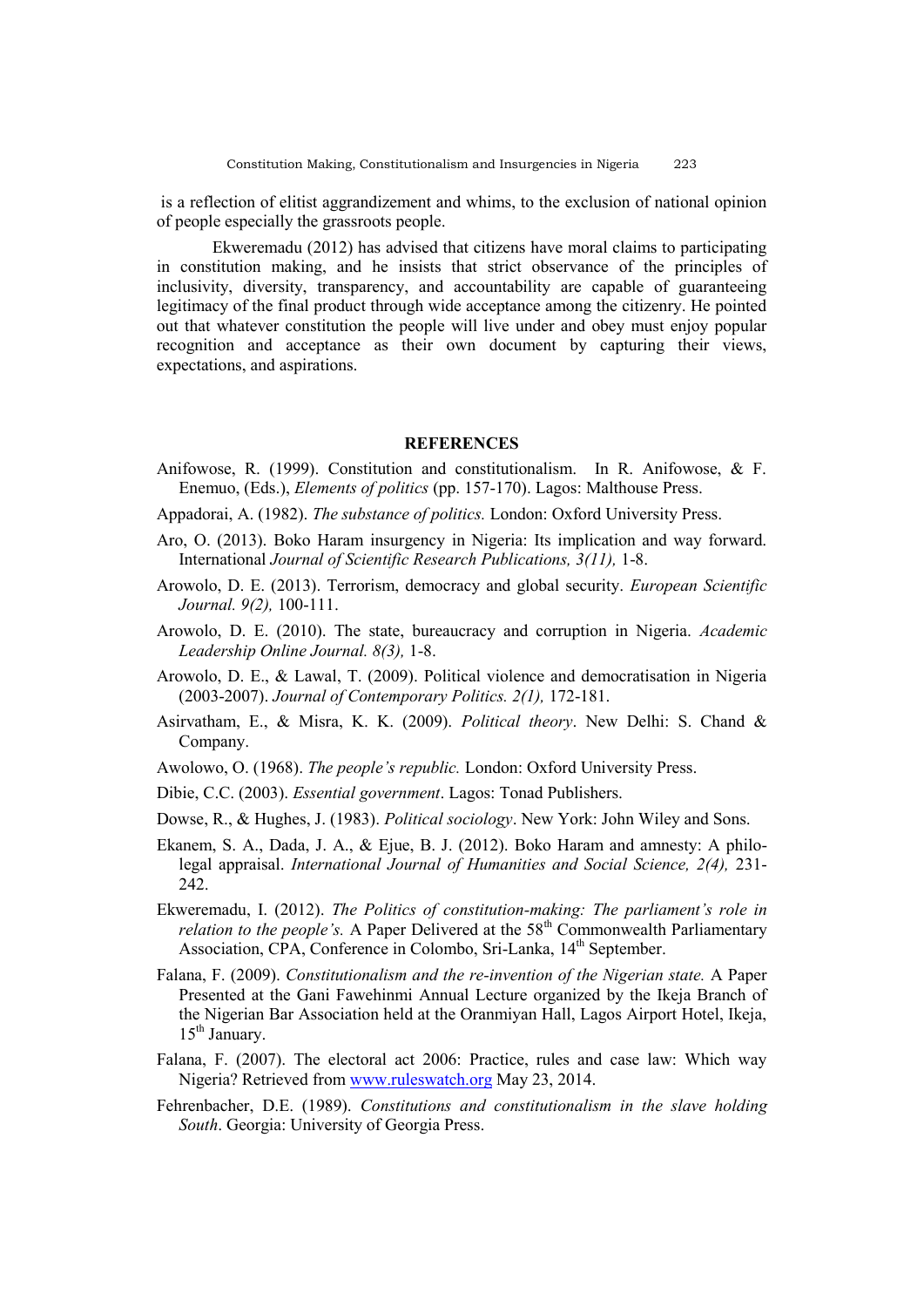- Gerhard, C. (1986). Constitutionalism. *Encyclopedia of the American Constitution, 2(4)*, 473.
- Gordon, S. (1999). *Controlling the state: Constitutionalism from ancient Athens to today*. Harvard: Harvard University Press.
- Heywood, A. (1997). *Politics.* London: Macmillan.
- Igbuzor, O. (2001). Strategy towards a People's Constitution. In N. Bagudu, & D.C.J. Dakas (Eds.), *The right to be different: Perspectives on minority rights, the cultural middle belt and constitutionalism in Nigeria* (pp. 122-131). Jos: League for Human rights.
- Ihonvbere, J.O. (1999). *A recipe for perpetual crisis: The Nigerian state and the Niger Delta question*. A Paper Presented at the Ota International Conference on August 15, 1999.
- Ikelegbe, A.O. (1994). *Public policy making and analysis*. Benin: Uri Publishing.
- Jewell, R.E.C. (1975). *British constitution*. London: Hadder and Stoughton.
- Kolawole, D. (1997). Constitutions. In D. Kolawole (Ed.), *Readings in political science* (pp.85-100). Ibadan: Dekaal Publishers.
- Mbaku, J.M. (1998). Constitutional engineering and the transition to democracy in postcold war Africa. *The Independent Review. 11(4),* 110-123.
- Mbaku, J.M. (1992). Bureaucratic corruption as rent-seeking behaviour. *Konjunturpolitik, 338(4),* 247-265.
- Mazrui, A. (2001). Constitutional change and cultural engineering. In J. Oloka-Onyango (Ed.), *Africa's search for new directions in constitutionalism in Africa* (pp. 84-93). Kampala: Fountain Publishers.
- Nwabueze, B. O. (2007). *How president Obasanjo subverted the rule of law and democracy*. Ibadan: Gold Press.
- Nwabueze B. O. (1973). *Constitutionalism in the emergent states*. London: Hurs and Co.
- Nnoli, O. (1986). *Introduction to politics*. Lagos: Longman.
- Okoli, F.E., & Okoli, F.C. (1990). *Foundations of government and politics*. Onitsha: Africana-Fep Publishers.
- Okoth-Ogendo, H.W.O. (1991). Constitutions without constitutionalism: Reflections on an African paradox. In G. I. Shivji (Ed.), *State and constitutionalism: An African debate on democracy* (pp. 68-79). Harare: Southern African Political Economy Series.
- Osaghae, E.E. (1998). *Rescuing the Post-Colonial State in Africa: A Reconceptualization of the Role of Civil Society*. A Paper Presented in Abidjan, between July 13 and 19, 1998.
- Oyebode, A. (2005). *Law and nation-building in Nigeria: Selected essays*. Lagos: Alamtex Printers.
- Paine, T. (1983). *Common sense.* New York: Liberal Arts Press.
- Roskin, M.G., Cord, R.L., Medeiros, J.A., & Jones, W.S. (2008). *Political science: An introduction*. New Jersey: Pearson Prentice Hall.